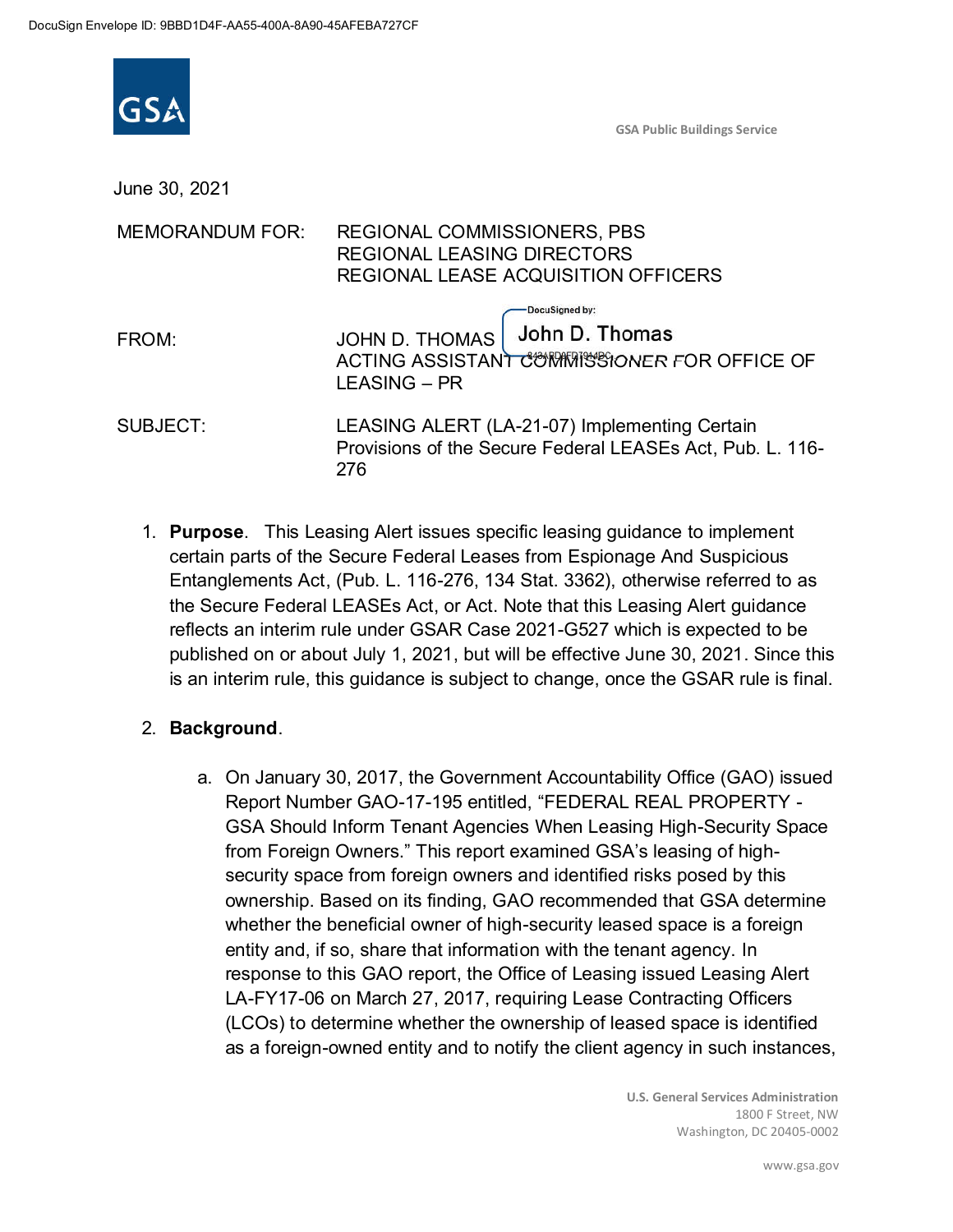so that the agency can take any needed security mitigation measures. The Leasing Alert outlined the procedures to make this determination which involved a review of the entity's SAM registration; the Leasing Alert also required this review for all lease procurements and novations, regardless of the Facility Security Level (FSL).

- b. Effective October 2018, GSA added a "Foreign Ownership and Financing Representation," to be included with all Request for Lease Proposals (RLP) packages issued for prospectus-level lease projects. This "paper" representation required the offeror to confirm both foreign ownership and foreign financing, in response to prospectus authorizing language from House and Senate subcommittees.
- c. These efforts did not satisfy Congressional concerns with respect to national security risks in high-security leased space; as a result, Congress enacted the Secure Federal LEASEs Act in December 2020 to further address the issues that were identified in the GAO report.
	- i. Sections 3 and 5 of the Act require that, before the Government may enter into a lease agreement or novation with an entity for high-security leased space (defined as FSL III, IV or V), offerors must disclose whether the immediate or highest-level owner of the leased space, including an entity involved in the financing thereof, is a foreign person or entity, including the country associated with the ownership entity. Section 3 also requires annual updates to this disclosure. Section 5 of the Act also requires that leases for highsecurity space include language limiting access to the high-security leased space by the lessor, including representatives of the lessor's property management company responsible for operation and maintenance of the leased space. Per Section 7 of this Act, these requirements must be implemented by June 30, 2021.
	- ii. Section 4 of the Act, which adds the requirement for identification of beneficial owners of high-security leased spaces, must be fully implemented by December 31, 2022. This section of the statute is not covered by the attached GSAR case or this leasing alert; additional implementing instructions for Section 4 will be addressed in subsequent rulemaking.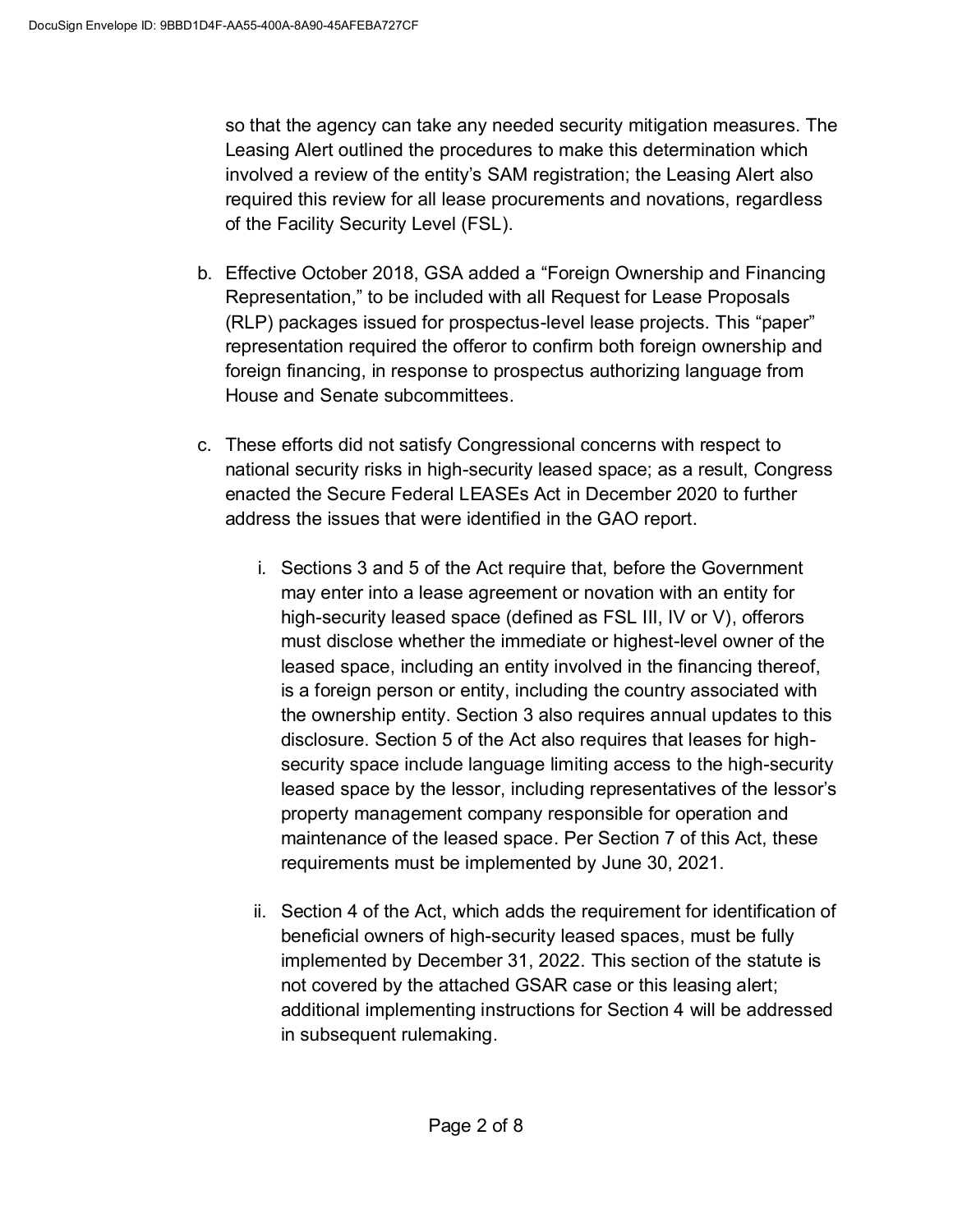- d. GSAR Case 2021-G527 implementing Sections 3 and 5 of the Act is scheduled to be published in the Federal Register as an interim rule on or about July 1, 2021, with an effective date of June 30, 2021. This rule, which revises certain parts of GSAR, including part 570, establishes a new GSAR representation (Attachment 1) and a new GSAR clause (Attachment 2) required for all lease procurements and novations for highsecurity leased spaces, defined under the statute as FSL III, IV and V. As outlined under the GSAR Case, these clauses apply to new, new/replacing, succeeding, superseding, renewal options, extensions and novations for high-security leased space.
	- i. The new GSAR representation, GSAR 552.270-33, Foreign Ownership and Financing Representation for High-Security Leased Space (Attachment 1), requires offerors for high-security leased space to identify whether the immediate owner, highest-level owner, and any entity involved in the financing of the lease is foreign-owned<sup>1</sup>. In the event the offeror is awarded the lease, this clause also requires the successful offeror (now lessor) to rerepresent this on an annual basis. This representation is also required for extensions, renewals, and novations.
	- ii. The new GSAR clause GSAR 552.270-34 Access Limitations for High-Security Leased Space (Attachment 2) imposes access restrictions for lessors and their property management companies of high-security leased space. This clause is required for new, new/replacing, succeeding, superseding, extension, renewal, and novation lease actions for high-security leased space.
- 3. **Effective Date.** This Leasing Alert is effective as of June 30, 2021, unless modified, canceled, or reissued.
- 4. **Applicability.** This Leasing Alert and its attachments are mandatory for new, new/replacing, succeeding, superseding, extension, renewal, and novation lease actions and apply to GSA real property leasing activities and activities delegated by GSA to other Federal agencies.
- 5. **Cancellation.**

 $1$  Definitions that are applicable to this Leasing Alert, instructions, and statute can be found in GSAR 552.270-33 (Attachment 1)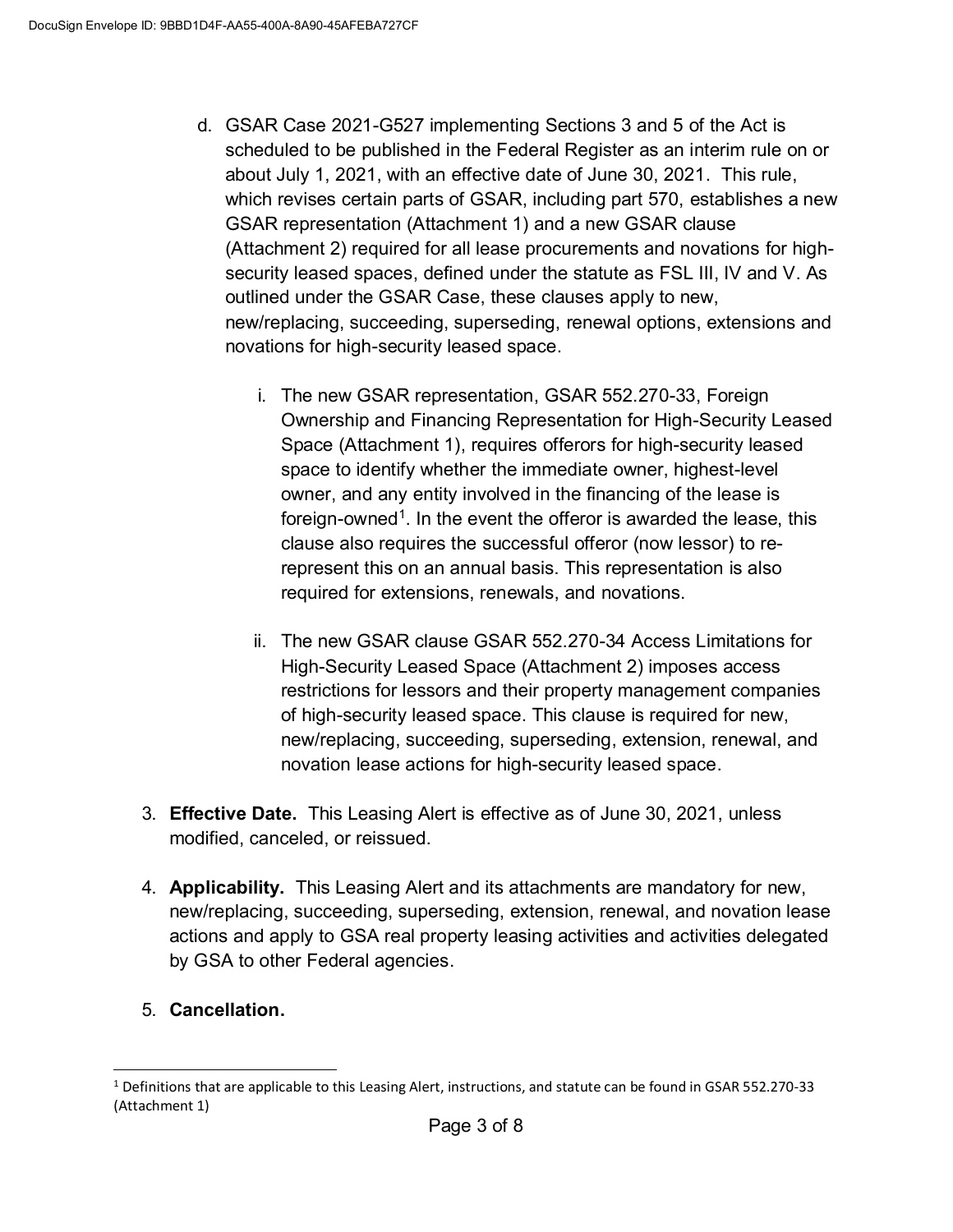- a. Leasing Alert LA-FY17-06, Implementing GAO's Recommendation Regarding Foreign Ownership of High-Security Leased Space.
- b. Foreign Ownership and Financing Representation REV 10/18
- 6. **Instructions and Procedures.** Additional guidance concerning the implementation of GSAR Case 2021-G527 is as follows:
	- a. For RLP packages issued on or after June 30, 2021:
		- i. LCOs must include GSAR representation 552.270-33, Foreign Ownership and Financing Representation for High-Security Leased Space (Attachment 1) when seeking high-security leased space  $(FSL III, IV, or V).$
		- ii. Until incorporated into the national FSL III and IV templates, LCOs must also include the GSAR access limitation clause 552.270-34, Access Limitations for High-Security Leased Space (Attachment 2), when seeking high-security leased space (FSL III, IV, or V). Note that inclusion of 552.270-34 as a separate clause is not necessary if issuing an RLP that contains updated (2021) FSL III and IV security countermeasure templates containing the clause. These updated FSL templates will be issued later this fiscal year under a separate leasing alert.
		- iii. At the time of their initial offer, offerors must complete the GSAR representation 552.270-33 requiring foreign ownership disclosure for the immediate owner, highest-level owner, and financing entity.
		- iv. LCOs must confirm whether the apparent successful offeror's submittal represents foreign ownership with respect to any of the three parties (immediate owner, high-level owner, or financing entity). If there is a foreign ownership disclosure, the LCO or his/her designee shall inform the appropriate client agency point of contact, in writing, prior to lease award, of the foreign ownership/financing and coordinate with the agency regarding security concerns and any necessary mitigation measures. This agency notification should identify only the country associated with the ownership/financing entity. Do not identify the entity name, as this is considered procurement sensitive information at this time in the procurement process. Note that this agency notification is for the purposes of advising the agency, so that they can implement internal security mitigation measures. The presence of a foreign ownership/financing, in and of itself, cannot be used as grounds for eliminating an offeror from consideration. An agency may not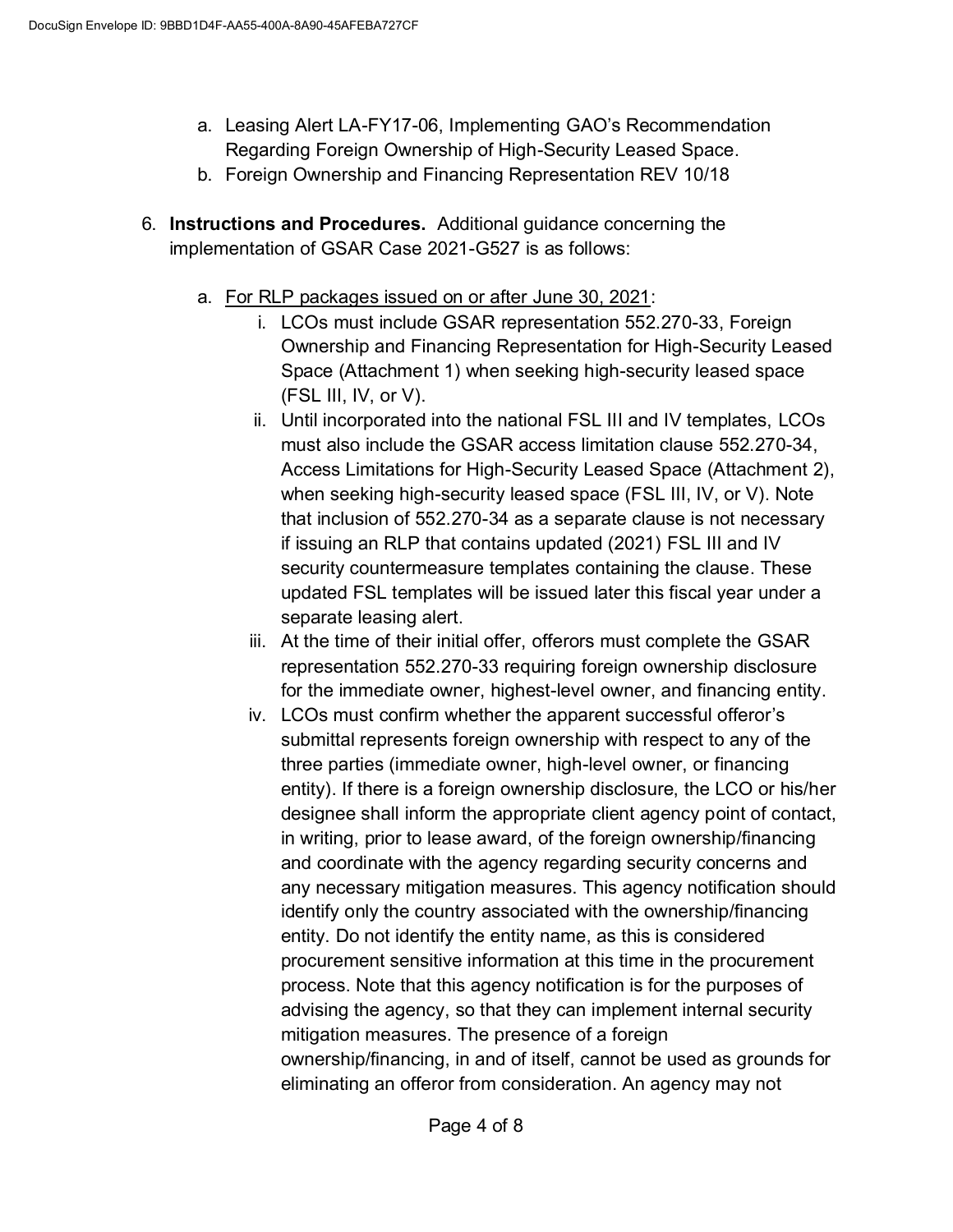"reject" a property solely because of foreign ownership, as there is no basis to do so under current law, regulation, or policy. Documentation related to this notification must be included in the lease project file.

- v. LCOs must include the completed GSAR representation 552.270- 33 and the GSAR clause 552.270-34 in the awarded lease contract.
- vi. GSAR 552.270-33 annual representation requirements:
	- 1. The lessor must submit the GSAR representation 552.270-33 on an annual basis, starting one year after the effective date of the lease.
	- 2. As part of the Lease Contract Administration (LCA) annual lease file review process, the LCA zones will send out followup notifications to those lessors who are required to submit this annual representation, using the template found under Attachment 3.
		- a. LCA zones shall review the representation and compare it against the prior representation to confirm whether there is a change with respect to foreign ownership or foreign financing. In the event there is change to foreign ownership/financing, the LCA zones shall reach out to the regional LCO or Leasing Specialist, who will be responsible for tenant agency notification.
	- 3. In cases where the lessor fails to submit the required representation, LCA zones should refer the matter to the LCO for further lease enforcement action.
- vii. GSAR 552.270-34 compliance:
	- 1. GSAR clause 552.270-34(c) states that "Written procedures governing access to the Space in the event of emergencies shall be documented as part of the Government's Occupant Emergency Plan, to be signed by both the Government and the Lessor."
	- 2. Note that Lease paragraph 6.27, OCCUPANT EMERGENCY PLANS, also requires the lessor to "cooperate, participate and comply with the development and implementation of the Government's Occupant Emergency Plan (OEP).…"
	- 3. While the GSA Lease Administration Manager (LAM) is responsible for confirming that the OEP is established and maintained in each facility as part of his/her annual inspection, it is ultimately the tenant agency's Designated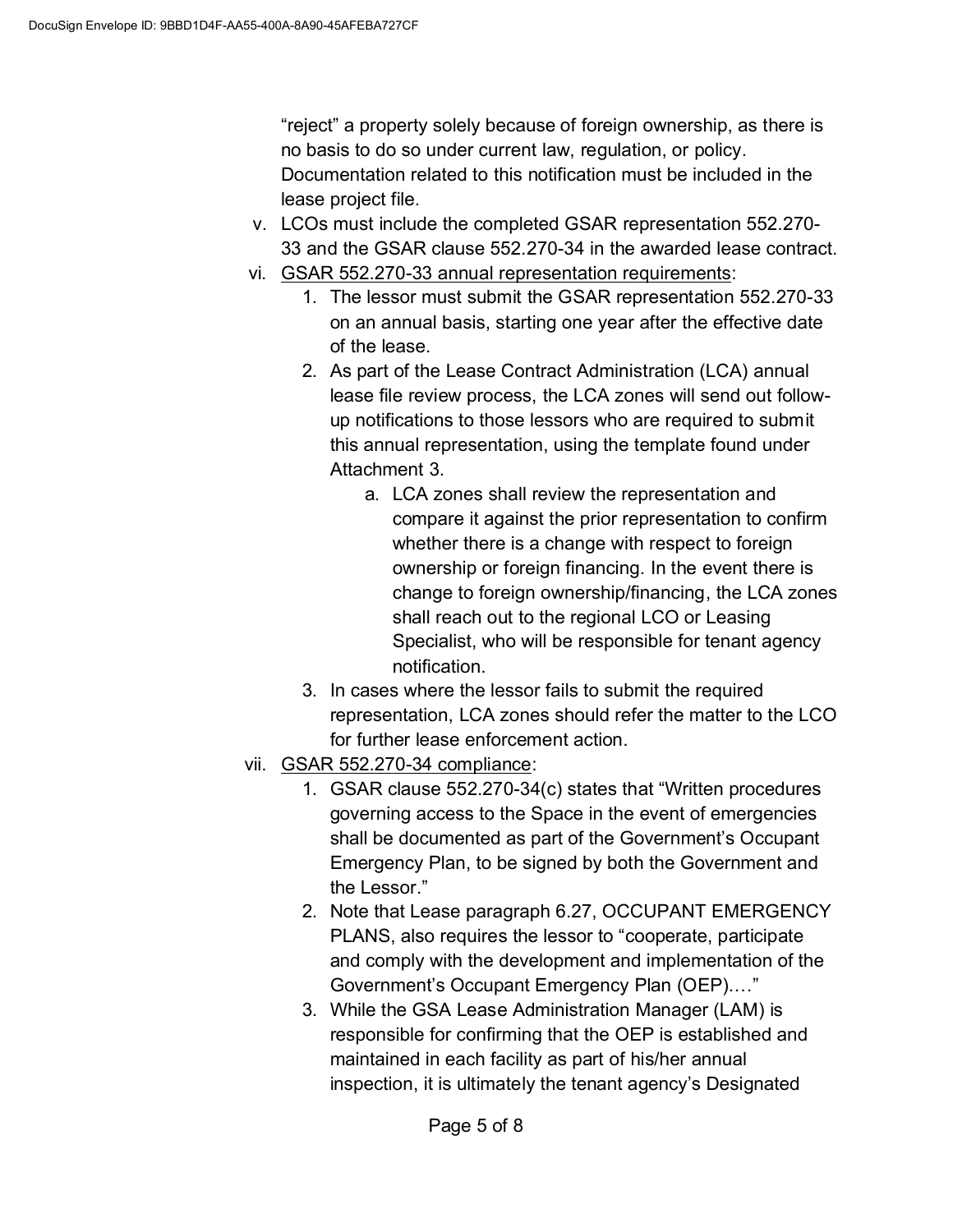Official who is responsible for developing the OEP in coordination with the lessor.

- b. For high-security lease projects where GSA has issued the RLP package but has not issued a request for Final Proposal Revisions (FPR) as of June 30, 2021, the LCO must issue an RLP amendment transmitting GSAR representation clause 552.270-33 (Attachment 1) and GSAR access limitation clause 552.270-34 (Attachment 2). All offerors must acknowledge receipt of the RLP amendment, by signing it and returning it, along with both attachments. Offerors must complete and sign the GSAR representation 552.270-33. LCOs should follow the procedures described under 6.a above regarding review, agency notification, inclusion in the lease contract, and annual representation requirements.
- c. For high-security lease projects where GSA has issued the RLP package, but Final Proposal Revisions (FPR) were due prior to June 30, 2021, the LCO is not required to amend the RLP package and reopen negotiations. However, the LCO must transmit to the apparent successful offer the GSAR representation clause 552.270-33, and the GSAR access limitation clause 552.270-34.
	- i. The apparent successful offeror must complete and sign GSAR representation 552.270-33, and acknowledge receipt of GSAR access limitation clause 552.270-34. LCOs should follow the procedures described under 6.a above regarding review, agency notification, inclusion in the lease contract, and annual representation requirements.
- d. For offers received through the Automated Advanced Acquisition Program (AAAP) procurements, LCOs must implement the above procedures, as applicable, as part of the due diligence phase, until the GSAR representation 552.270-33 and GSAR clause 552.270-34 can be incorporated into the AAAP RLP package.
- e. Foreign Ownership Review as Part of Change of Ownership/Novation:
	- i. Note that templates in support of the novation process are being updated separately to reflect this guidance and will be posted on the Office of Leasing Google site.
	- ii. The steps outlined above must also be followed as part of the change of ownership/novation process for leased locations with a designated FSL III, IV or V.
	- iii. Notify the appropriate client agency POC, in writing, of the foreign ownership/foreign financing, identifying only the country associated with the ownership entity, so that they can implement internal security mitigation measures.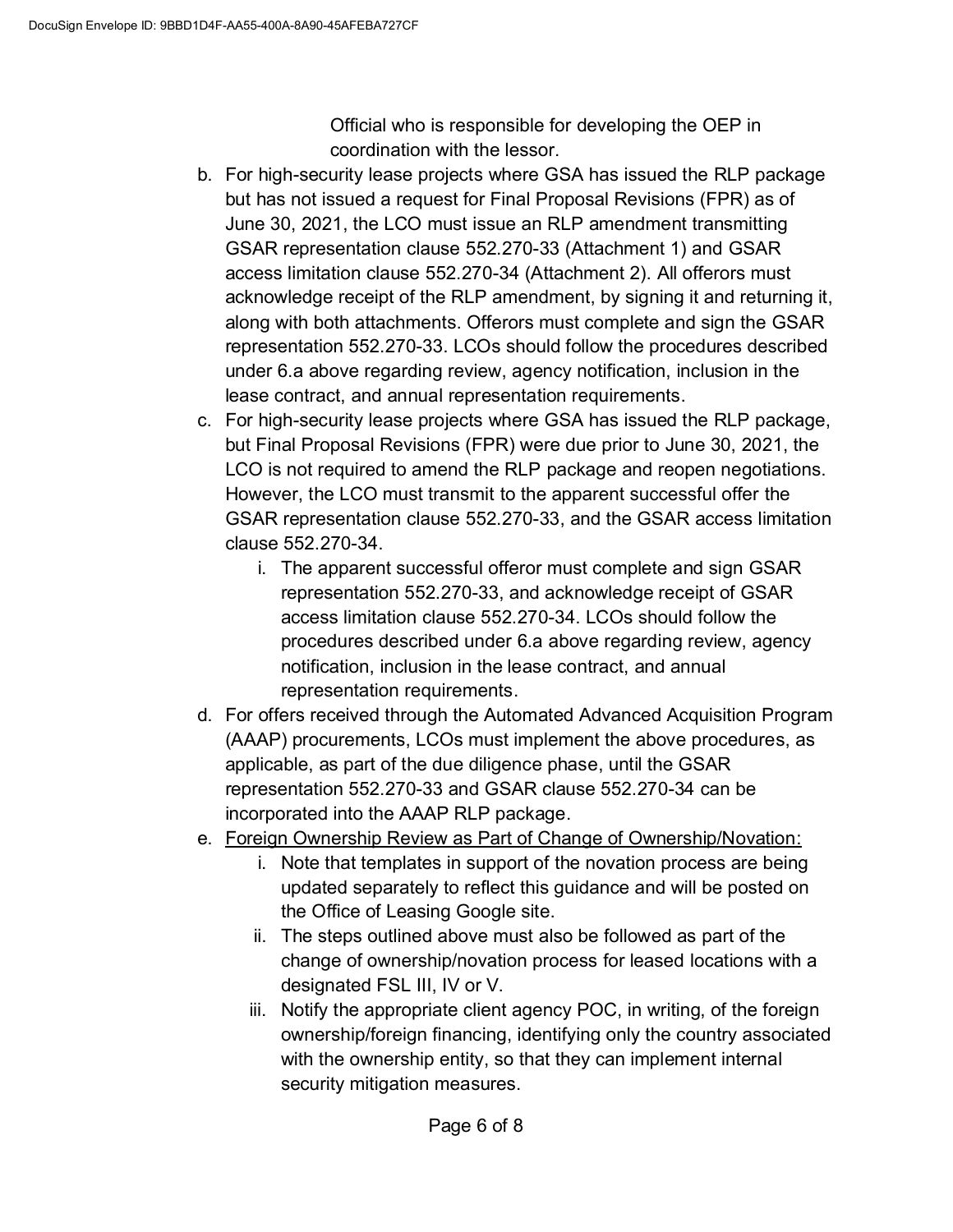- 1. The presence of a foreign ownership, in and of itself, cannot be used as grounds for refusing to process a Novation.
- iv. This notification and consultation must occur before finalizing the Novation.
- **f. This Leasing Alert cancels the requirement as previously outlined under Leasing Alert LA-FY17-06 to check for foreign ownership through the System for Award Management (SAM) for all lease procurements and novations. LCOs should instead follow the processes and thresholds outlined under this Leasing Alert.**

## **Attachments:**

● **Attachment 1**, GSAR Representation 552.270-33, Foreign Ownership and Financing Representation for High-Security Leased Space

● **Attachment 2**, GSAR Clause 552.270-34, Access Limitations for High-Security Leased Space

**Attachment 3, Lessor Reminder Letter – Annual Foreign Ownership/Foreign** Financing Representation

**Attachment 4, Secure Federal LEASEs Act Clause Chart**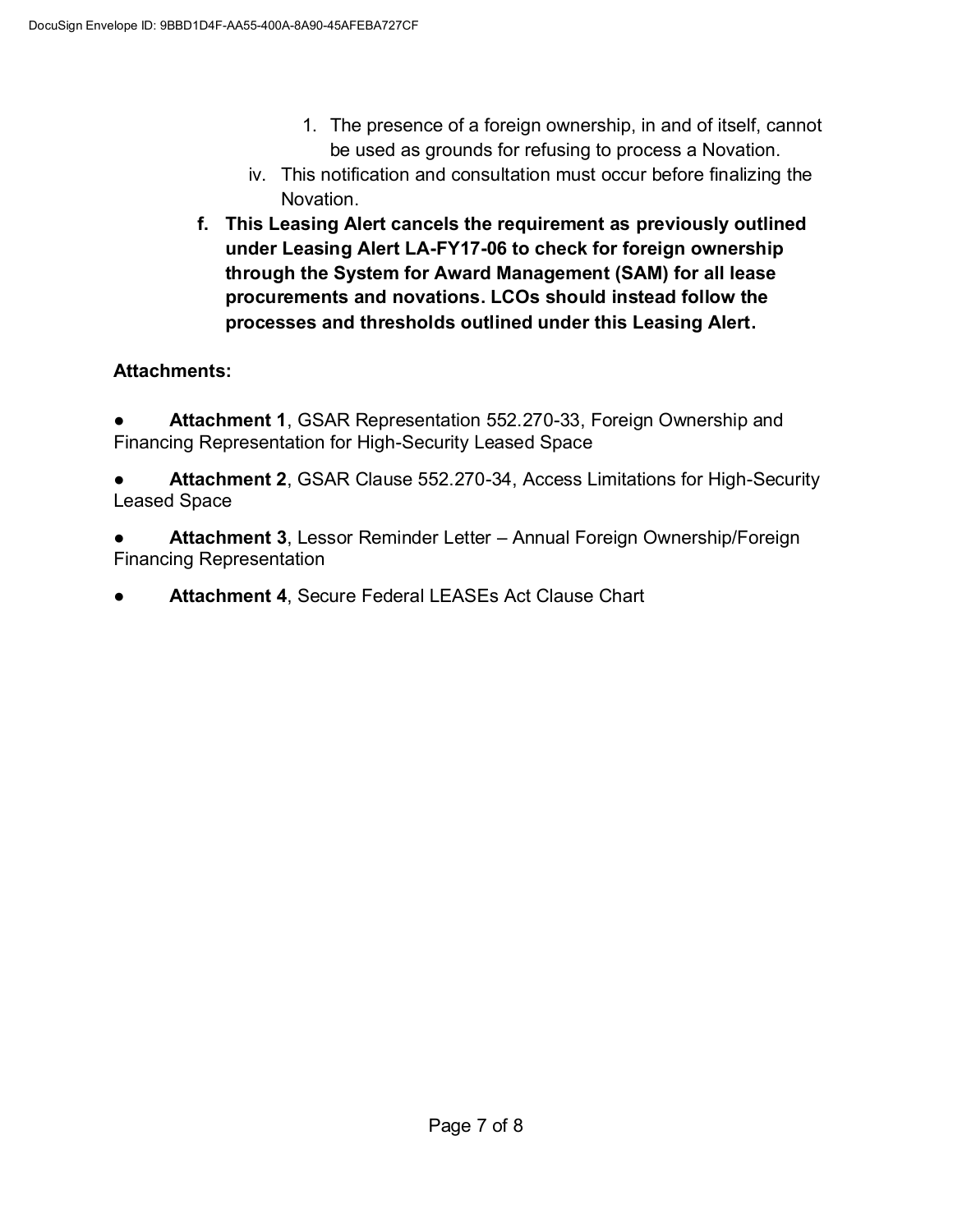**COVER PAGE FOR ATTACHMENTS 1 THROUGH 4**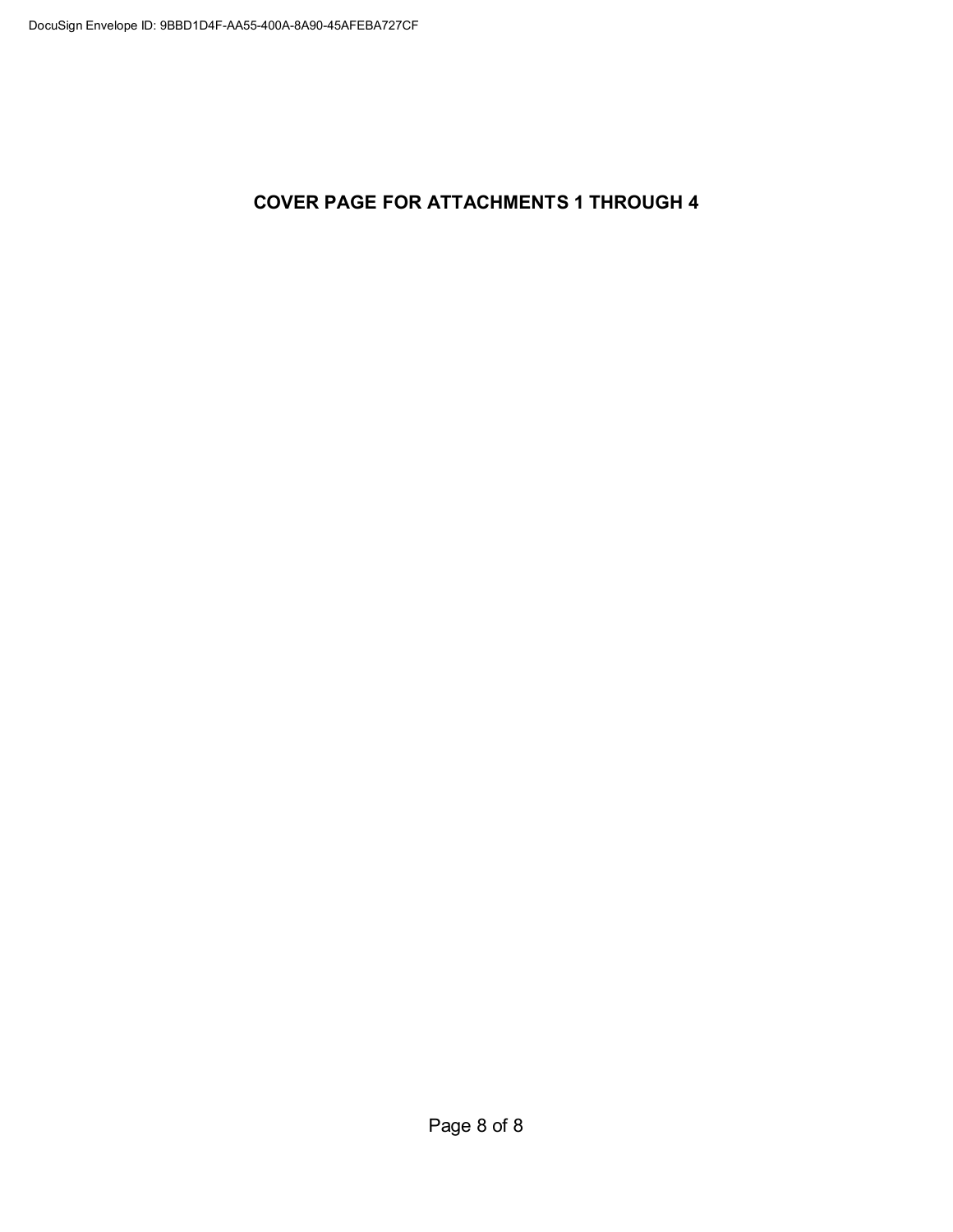Per Leasing Alert LA-21-07 and as prescribed in 570.703(c), use the representation clause 552.270-33, Foreign Ownership and Financing Representation for High-Security Leased Space, in solicitations, extensions, renewals and novations for leased space that has a facility security level (FSL) of III, IV, or V.

Include the completed representation in the awarded lease contract or lease amendment.

If a foreign ownership disclosure is made, the LCO shall notify the Federal tenant for the leased space in writing prior to award of the lease, executing the extension, exercising the renewal option, or completion of the novation; and shall coordinate with the Federal tenant regarding security concerns and any necessary mitigation measures.

*Offerors*' *Initial Representation: Complete the representation below, sign and return to the LCO or his/her designee. NOTE: The "Offeror," as used on this form, is the owner of the property offered, not an individual or agent representing the owner.*

*Lessors*' *Representation: Complete the annual representation below, sign and return to the ALCO or his/her designee* via GSA's Real Estate Tax portal *at ret.gsa.gov, or subsequent portal.*

*Novation Trans*ferees' Representation*: Complete the representation below, sign and return to the ALCO or his/her designee along with other required novation documentation.*

==================================================================

552.270-33 Foreign Ownership and Financing Representation for High-Security Leased Space.

FOREIGN OWNERSHIP AND FINANCING REPRESENTATION FOR HIGH-SECURITY LEASED SPACE (JUN 2021)

(a) *Definitions*. As used in this clause–

*Financing* means the process of raising or providing funds through debt or equity for purposes of meeting the requirements of the Lease, including, but not limited to, acquisition, maintenance, and construction of, or improvements to, the Property.

### *Foreign entity* means a:

(i) Corporation, company, business association, partnership, society, trust, or any other nongovernmental entity, organization, or group that is headquartered or organized under the laws of a country that is not the United States or a state, local government, tribe, or territory within the United States; or

(ii) Government or governmental instrumentality that is not the United States Government.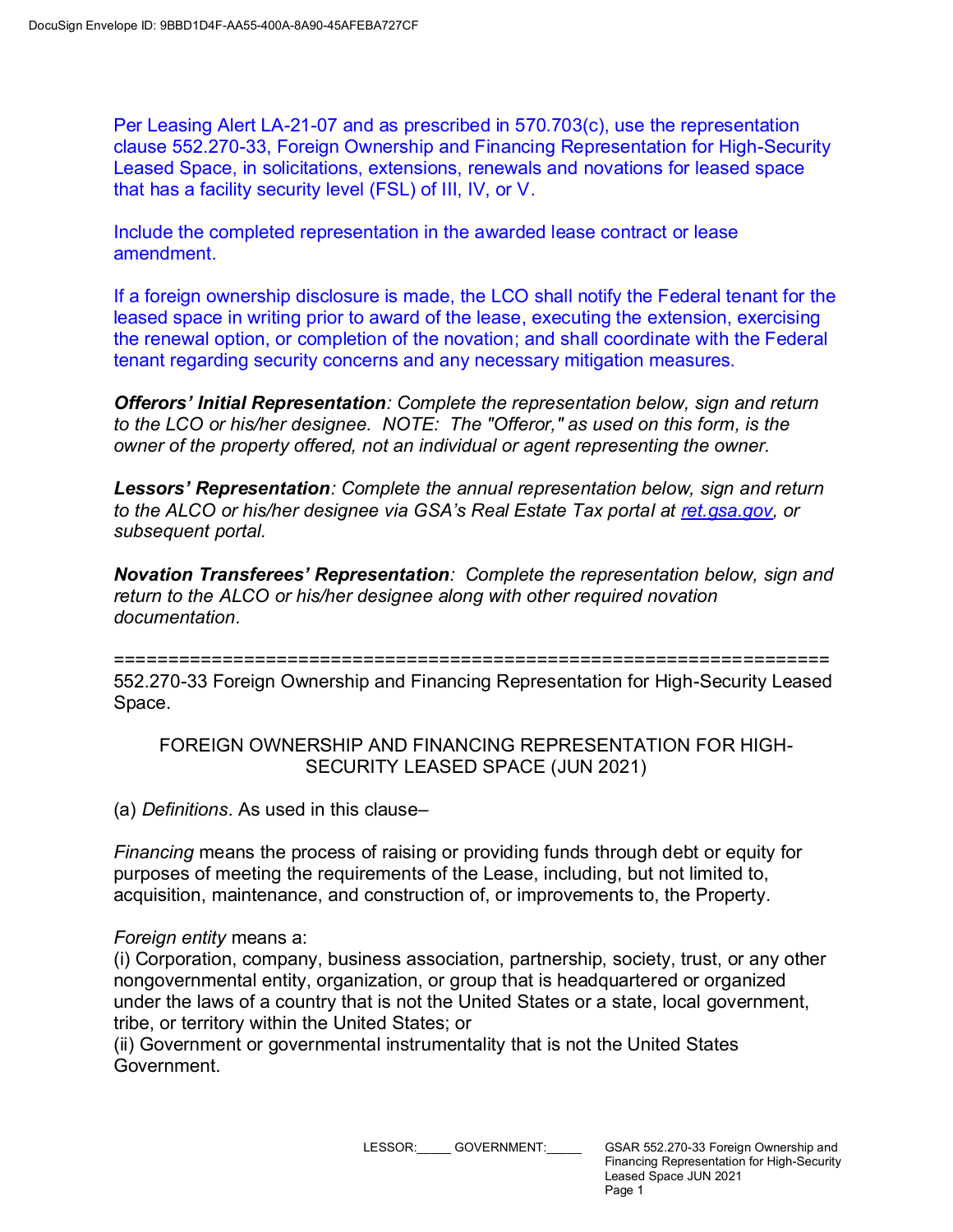*Foreign person* means an individual who is not:

- (i) A United States citizen; or
- (ii) An alien lawfully admitted for permanent residence in the United States.

*Highest-level owner* means the entity that owns or controls an immediate owner of the offeror or Lessor, or that owns or controls one or more entities that control an immediate owner of the offeror or Lessor. No entity owns or exercises control of the highest-level owner.

*Immediate owner* means an entity, other than the offeror or Lessor, that has direct control of the offeror or Lessor. Indicators of control include, but are not limited to, one or more of the following: ownership or interlocking management, identity of interests among family members, shared facilities and equipment, and the common use of employees.

*Unique entity identifier* means a number or other identifier used to identify a specific commercial, nonprofit, or Government entity. See www.sam.gov for the designated entity for establishing unique entity identifiers.

(b) *Timing*. The Offeror or Lessor shall complete this representation when submitting a proposal. If the Offeror is the successful awardee, the Offeror (now Lessor) shall review, update, and provide this representation on an annual basis, reflecting all changes to immediate owner, highest-level owner and financing during the preceding 1-year period, starting one year from the Lease Term Effective Date through final payment of any contract. If the Lessor intends to transfer the lease to a successor in interest under the circumstances set forth in FAR 42.1204, the Lessor shall submit this representation to the Lease Contracting Officer with any request to novate the lease. The Offeror or Lessor is responsible for the currency, accuracy and completeness of the data disclosed, and for any liability resulting from the Government's reliance on inaccurate or incomplete data.

#### (c) *Immediate owner*.

(1) The Offeror or Lessor represents that it  $\Box$  does or  $\Box$  does not have an immediate owner.

(2) If the Offeror or Lessor indicates "does" in paragraph (c)(1) of this clause, then enter the following information for the immediate owner. If the offeror or Lessor has more than one immediate owner (e.g., joint venture), then the offeror or Lessor shall provide the information for each entity.

| Legal name<br>(do not use a "doing business as" name) |  |
|-------------------------------------------------------|--|
| Unique entity identifier<br>(if available)            |  |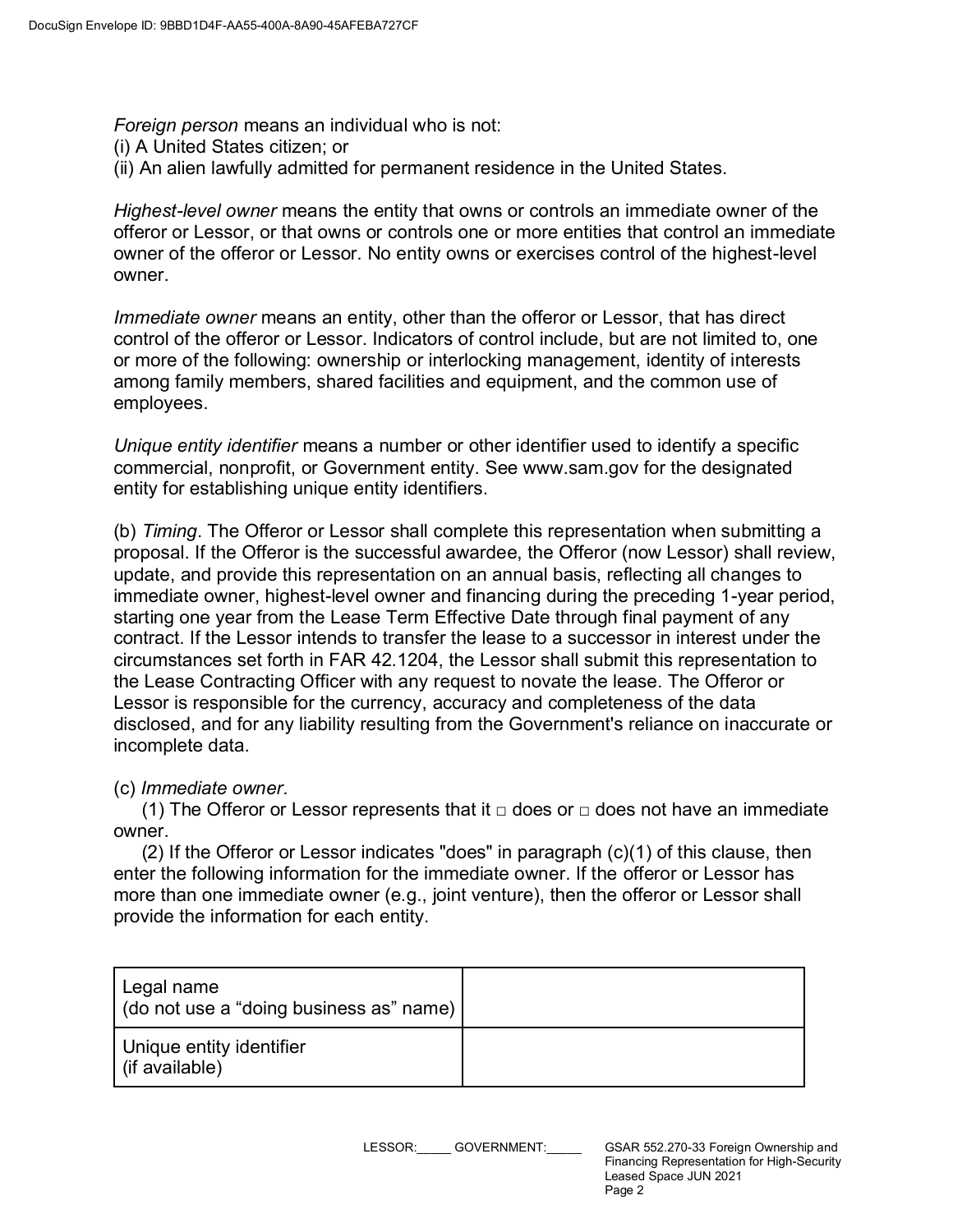(3) If the Offeror or Lessor indicates "does" in paragraph (c)(1) of this clause, then complete this additional representation: Is the immediate owner a foreign entity?:  $\Box$  Yes or  $\Box$  No.

(4) If the Offeror or Lessor indicates "does" in paragraph (c)(1) of this clause, then complete this additional representation: Is the immediate owner a foreign person?: □ Yes or □ No.

(5) If the Offeror or Lessor indicates "Yes" in either paragraph (c)(3) or (4) of this clause, indicating that there is foreign ownership (as a foreign entity or foreign person), then enter the following information for the foreign owner (respond for each as applicable).

| <b>Physical address</b> |  |
|-------------------------|--|
| Country                 |  |

(d) *Highest-level owner*.

(1) The Offeror or Lessor represents that the immediate owner, if any,  $\Box$  is or  $\Box$  is not owned or controlled by another entity?

(2) If the Offeror or Lessor indicates "is" in paragraph (d)(1) of this clause, indicating that the immediate owner is owned or controlled by another entity, then enter the following information for the highest-level owner.

| Legal name<br>(do not use a "doing business as" name) |  |
|-------------------------------------------------------|--|
| Unique entity identifier<br>(if available)            |  |

 $(3)$  If the Offeror or Lessor indicates "is" in paragraph  $(d)(1)$  of this clause, then complete this additional representation: Is the highest-level owner a foreign entity?: □ Yes or □ No.

 $(4)$  If the Offeror or Lessor indicates "is" in paragraph  $(d)(1)$  of this clause, then complete this additional representation: Is the highest-level owner a foreign person?:  $\Box$  Yes or  $\Box$  No.

(5) If the Offeror or Lessor indicates "Yes" in either paragraph (d)(3) or (4) of this clause, indicating that there is foreign ownership (as a foreign entity or foreign person), then enter the following information for the foreign owner (respond for each as applicable).

| <b>Physical address</b> |  |
|-------------------------|--|
| Country                 |  |

(e) *Financing entity*.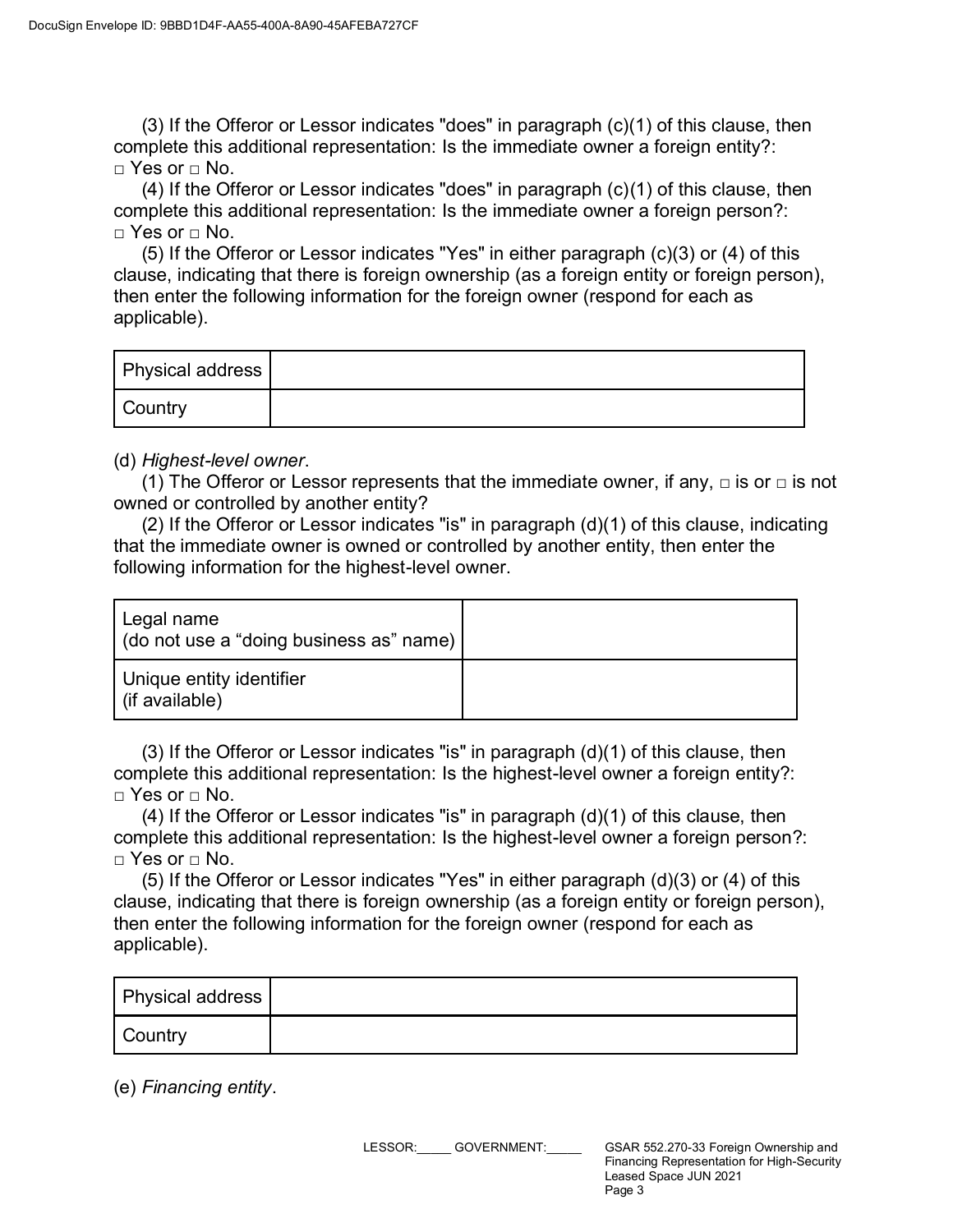(1) The Offeror or Lessor represents that the financing  $\Box$  does or  $\Box$  does not involve a foreign entity?

(2) The Offeror or Lessor represents that the financing  $\Box$  does or  $\Box$  does not involve a foreign person?

(3) If the Offeror or Lessor indicates "does" in either paragraph (e)(1) or (2) of this clause, indicating foreign financing (as a foreign entity or foreign person), then enter the following information for the foreign financing (respond for each as applicable).

| Legal name<br>(do not use a "doing business as" name) |  |
|-------------------------------------------------------|--|
| Unique entity identifier<br>(if available)            |  |

| Physical address |  |
|------------------|--|
| Country          |  |

(End of clause)

| OFFEROR OR<br><b>LESSOR NAME</b><br><b>AND SIGNATURE</b> | Name      |      |
|----------------------------------------------------------|-----------|------|
|                                                          | Signature | Date |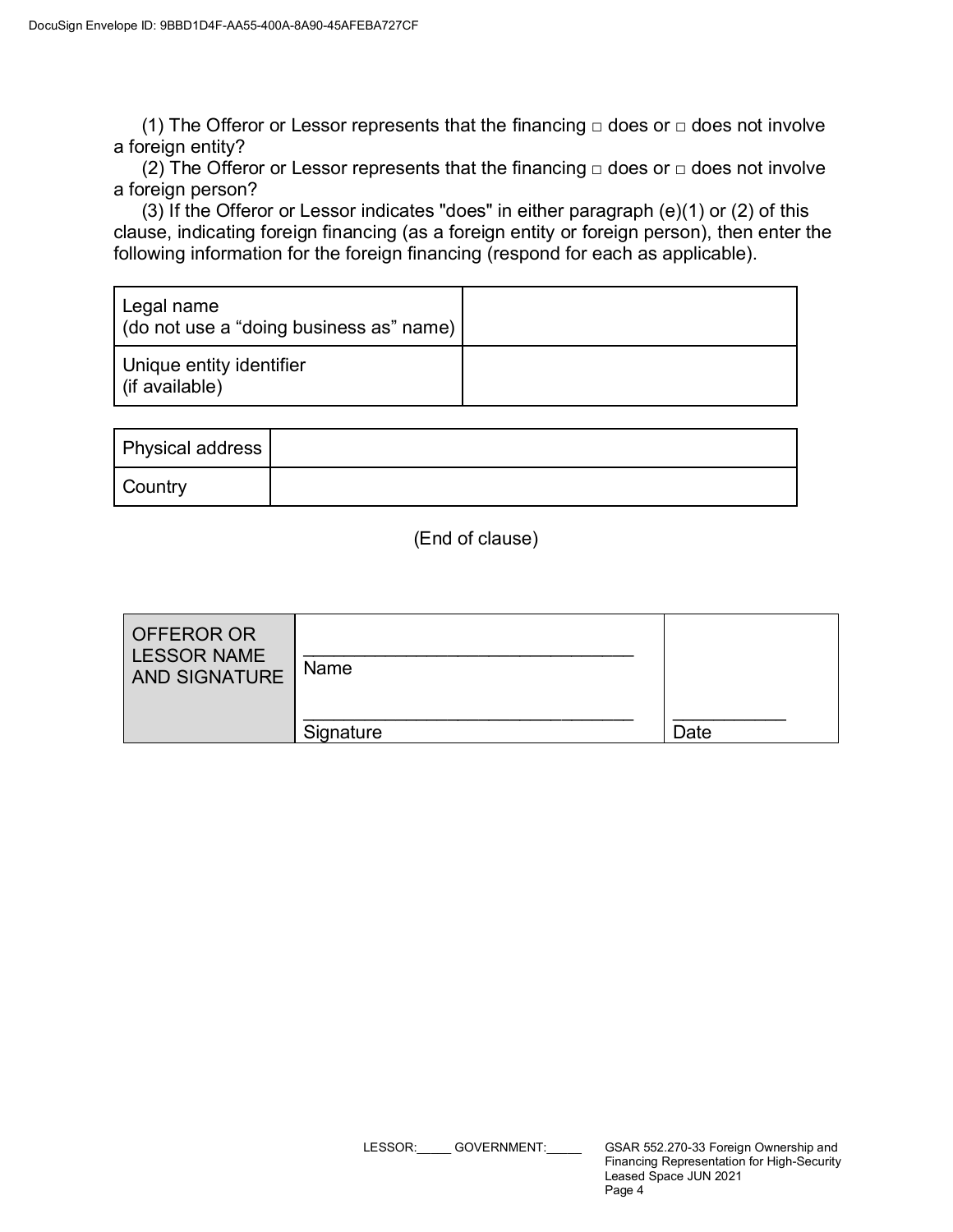## **ACTION REQUIRED:**

Per Leasing Alert LA-21-07 and as prescribed in 570.703(d), use the following clause 552.270-34, Access Limitations for High-Security Leased Space, in solicitations and resulting contracts for high-security leased space (FSL III, IV, or V). Also required for extensions, renewals and novations involving high-security leased space. **NOTE**: Office of Leasing will be incorporating this clause into FSL III and IV security countermeasure templates sometime in FY21. Do not add this clause if using an updated FSL template (2021 or later) that already contains this clause.

552.270-34 Access Limitations for High-Security Leased Space.

ACCESS LIMITATIONS FOR HIGH-SECURITY LEASED SPACE (JUN 2021)

(a) The Lessor, including representatives of the Lessor's property management company responsible for operation and maintenance of the leased space, shall not—

(1) Maintain access to the leased space; or

(2) Have access to the leased space without prior approval of the authorized Government representative.

(b) Access to the leased space or any property or information located within that Space will only be granted by the Government upon determining that such access is consistent with the Government's mission and responsibilities.

(c) Written procedures governing access to the leased space in the event of emergencies shall be documented as part of the Government's Occupant Emergency Plan, to be signed by both the Government and the Lessor.

(End of clause)

LESSOR: GOVERNMENT: GSAR 552.270-34 Access Limitations for High-Security Leased Space JUN 2021 Page 1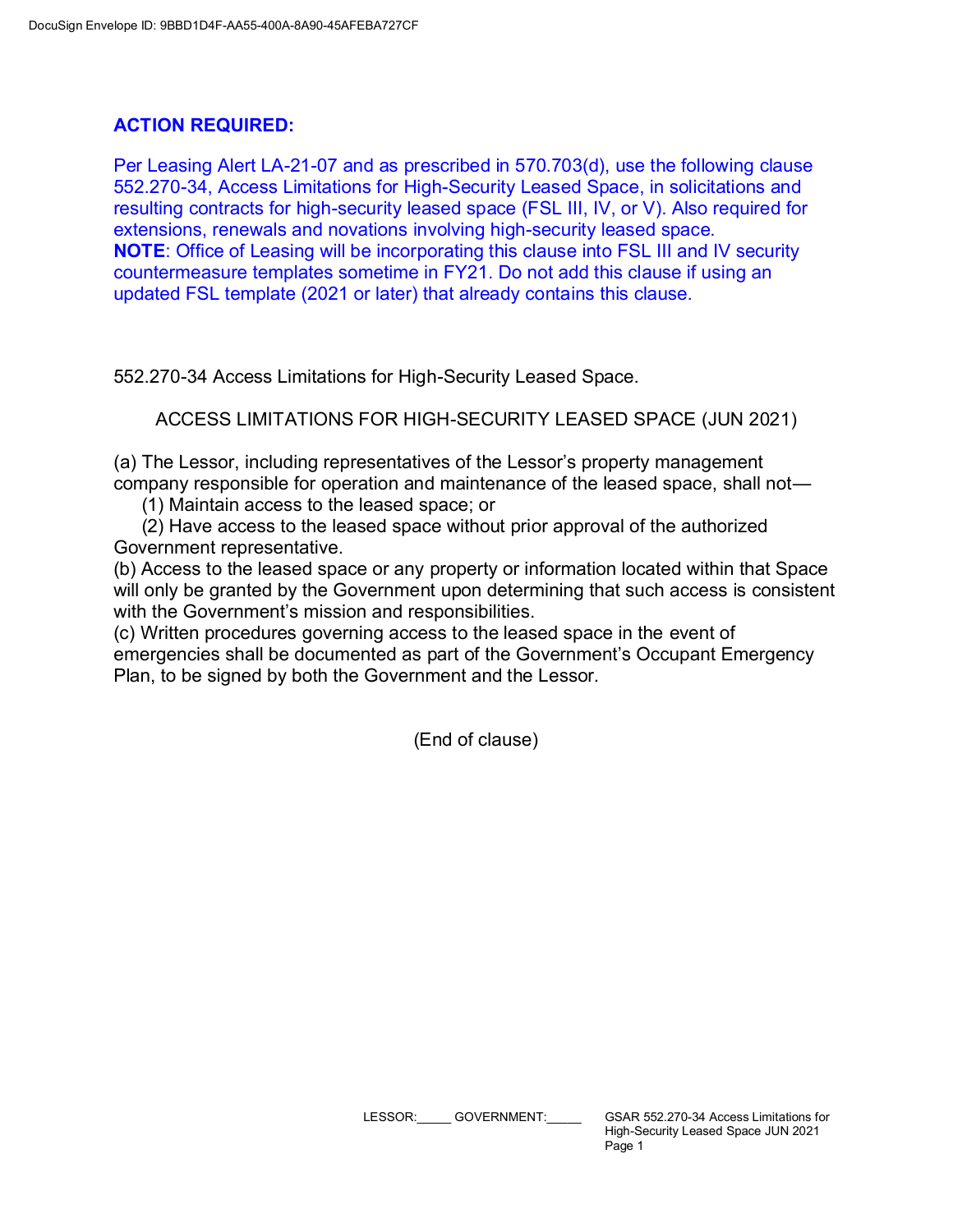LA-21-07 Attachment 3

ACTION REQUIRED: As part of the LCA annual lease file review, LCA zones should confirm whether the lease is FSL III or above.

If so, review the lease, or subsequent lease amendments, to confirm whether the lease contains GSAR representation 552.270-33 requiring annual foreign ownership/foreign financing representation. For leases containing this representation, LCA zones must send out this reminder letter.

ACTION REQUIRED: Fill in lessor name, lease number, due date and contact information.

Lessor Reminder Letter – Annual Foreign Ownership/Foreign Financing Representation

Dear :

A recent review of our leasing records indicated that the General Services Administration (GSA) has not received the required annual representation under Lease Contract Number GS-0XP-LXXXXXXX. In accordance with the terms and conditions of the lease contract, GSAR clause 552.270-33, Foreign Ownership and Financing Representation for High-Security Leased Space, you are required to submit an annual representation to the Government regarding your entity's ownership and financing changes during the past year.

This re-representation, which must be submitted each year on the anniversary of the Lease Term Effective Date, is due **Example** 2.

I have attached a blank version of the representation for your completion. Please submit the completed representation and return it to me, either by email or using this portal, ret.gsa.gov, at your earliest convenience.

Thank you, in advance, for your cooperation in resolving this matter. If you have any questions or concerns, please contact me via telephone at \_\_\_\_\_\_\_\_\_\_ or via email at \_\_\_\_\_\_\_\_\_\_.

Regards,

Administrative Lease Contracting Officer (or designee) Public Buildings Service General Services Administration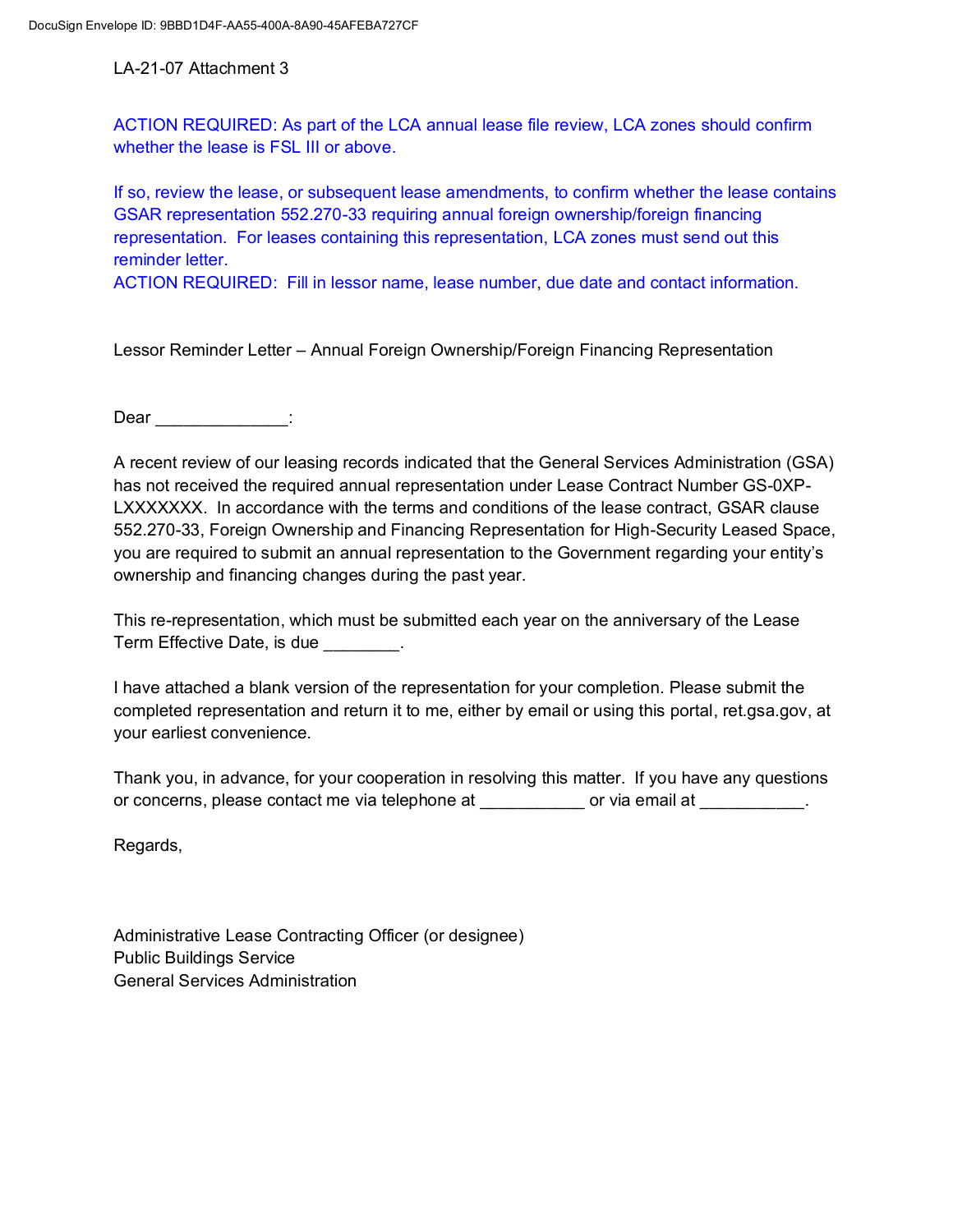Attachment 4 to LA-21-07

## **Secure Federal LEASEs Act Clause Chart (June 2021)**